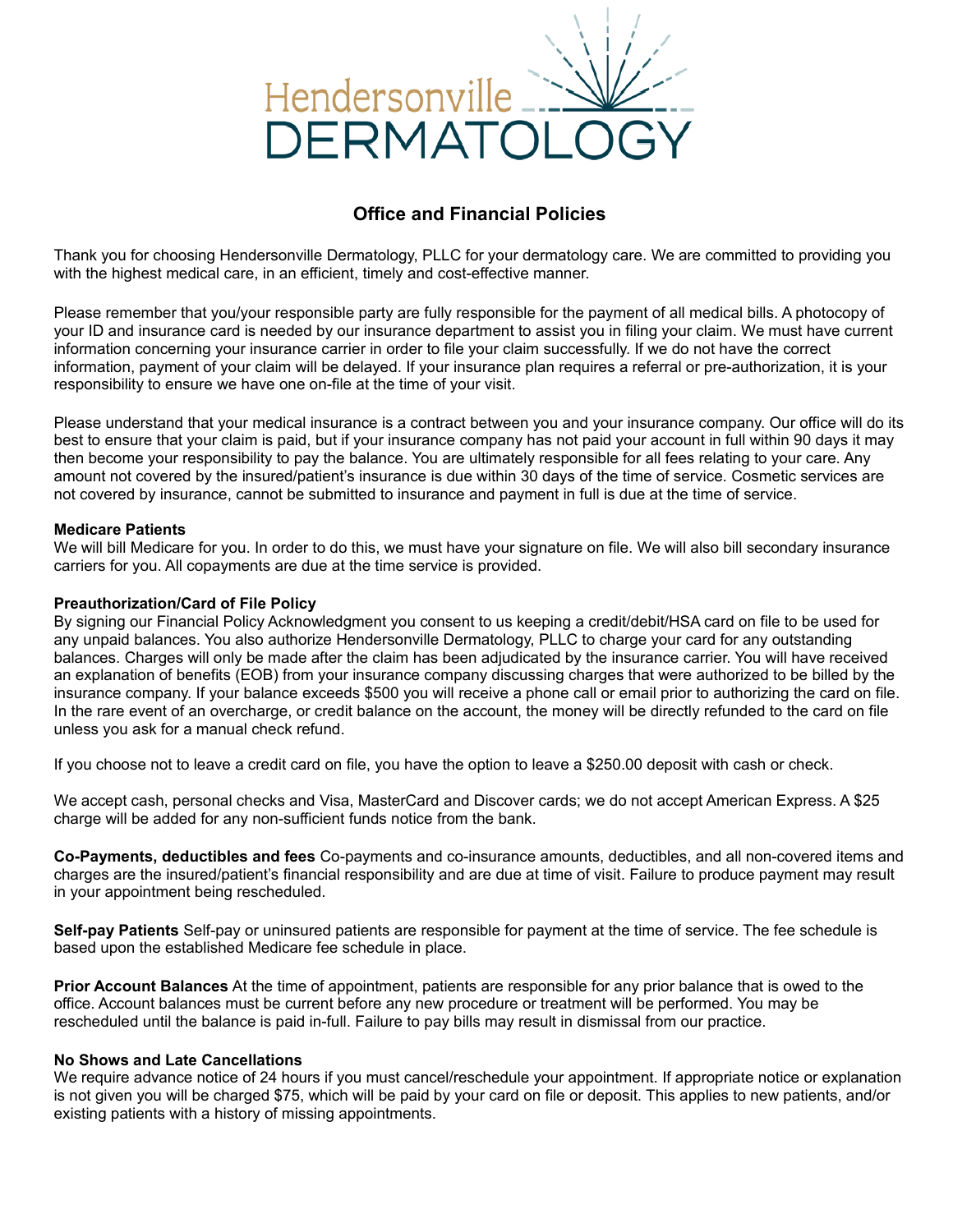

### **Minor Patients**

A parent or guardian must accompany a minor for their first visit or provide the office with a written consent for treatment before the appointment time. A parent or guardian is responsible for providing current insurance information for the minor as well as the payment in full for services provided.

#### **Payment Agreements**

We understand that life can present unforeseen financial challenges. If you are experiencing financial hardship ask to speak with Therrissa Cohen our Office Administrator, to discuss payment options. A payment agreement stays in effect until the balance is paid in full. When an agreement is made it will spell out the length of the agreement and the patient signs that agreement with the understanding of the length of the agreement. Payments will be applied to a credit/debit/HSA card on file until the balance is paid in full. In all circumstances, however, the responsible party on file will be held accountable for all patient balances.

# **Pathology and Laboratory Services**

Hendersonville Dermatology, PLLC uses third parties for ur laboratory work and pathology services. If a blood draw or biopsy-excision is performed, be advised that you/your insurance will receive an additional bill. While our pathology and lab service providers generally participate in the same insurance plans as us, it is ultimately your responsibility to pay for all pathology/laboratory charges. If you have questions regarding these bills, please contact the billing number located on the statement you received from them. We are unable to adjust these bills or answer questions regarding these charges.

#### **Prescriptions**

Please bring a list of your current medications with you at the time of your appointment. Please allow 24 hours for a response to refill requests.